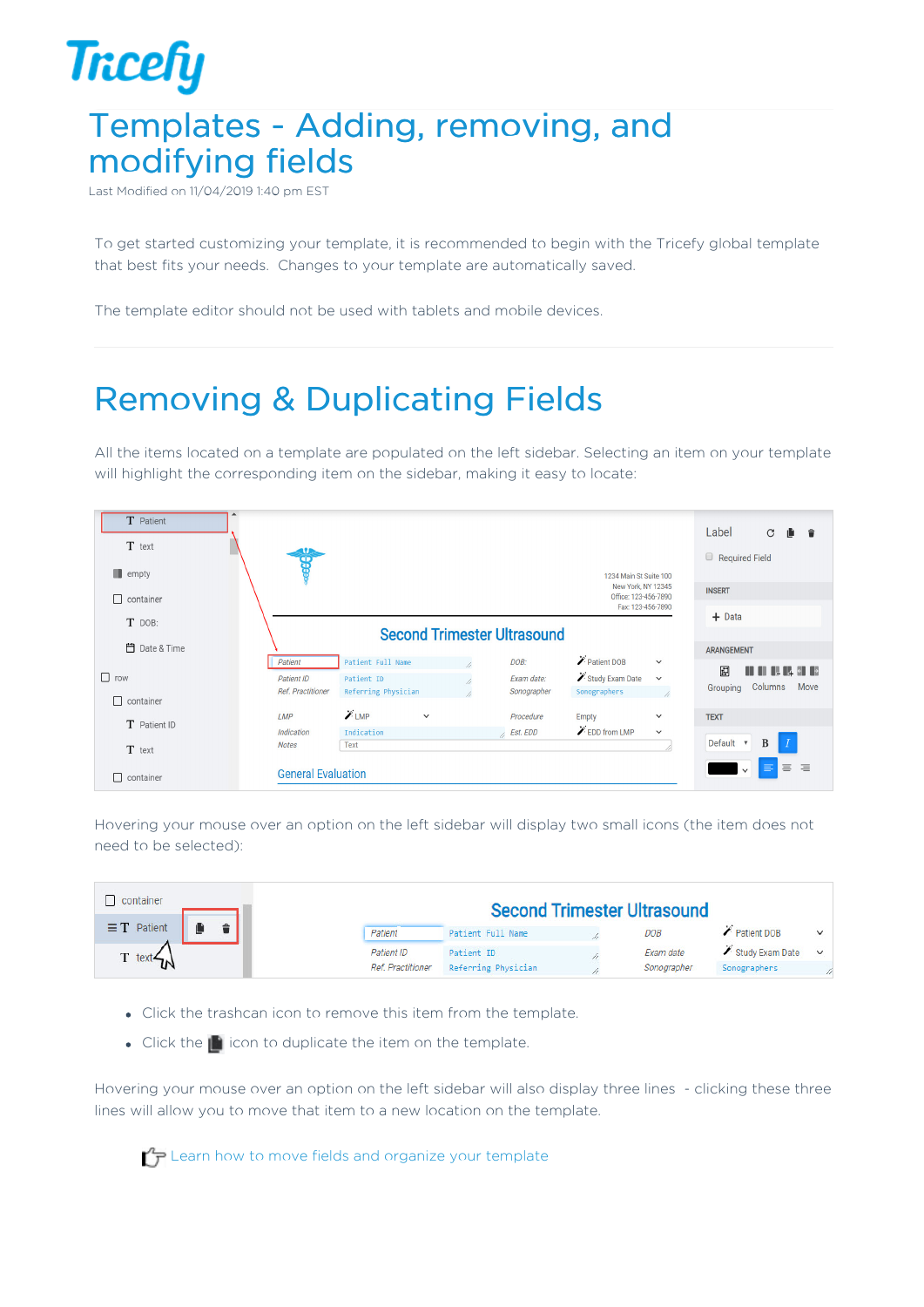

To add a new form field to your template:

- 1) Hover your mouse where you want the new field to appear
- 2) Select the + button to add a new item
- 3) Choose Forms from the menu, followed by one of the following:

Label: Labels are the text that explain what content belongs in the field. In the example below, "Patient" and "DOB" (shown in the red boxes) are labels:



Text: Inserts a label and a text box (for entering alphanumeric characters)

Number: Inserts a label and a number field (for entering only numbers)

Checkbox: Inserts a label with a single checkbox:

| row                                                     | Click here to enter text<br>Label |
|---------------------------------------------------------|-----------------------------------|
| container                                               |                                   |
| T label                                                 | + ∨                               |
| $\equiv$ Z checkbox $\parallel$ $\parallel$ $\parallel$ |                                   |

- 1. Click in the empty text box to enter text
- 2. To create additional options, hover your mouse over the checkbox item in the left sidebar and select the Duplicate icon (shown above in the red box)
- 3. Repeat steps 1-2 until you have created all your text boxes

Dropdown: Inserts a label with a drop-down menu for choosing a specific option:

| 1 abel | Empty                        | $\checkmark$     |  |
|--------|------------------------------|------------------|--|
|        | Options                      | Default          |  |
|        | Type here, followed by Enter |                  |  |
|        |                              | Press el to save |  |
|        |                              | close            |  |

- 1. Click in the field that says "Empty"
- 2. Type an option, followed by Enter your keyboard
- 3. Continue typing options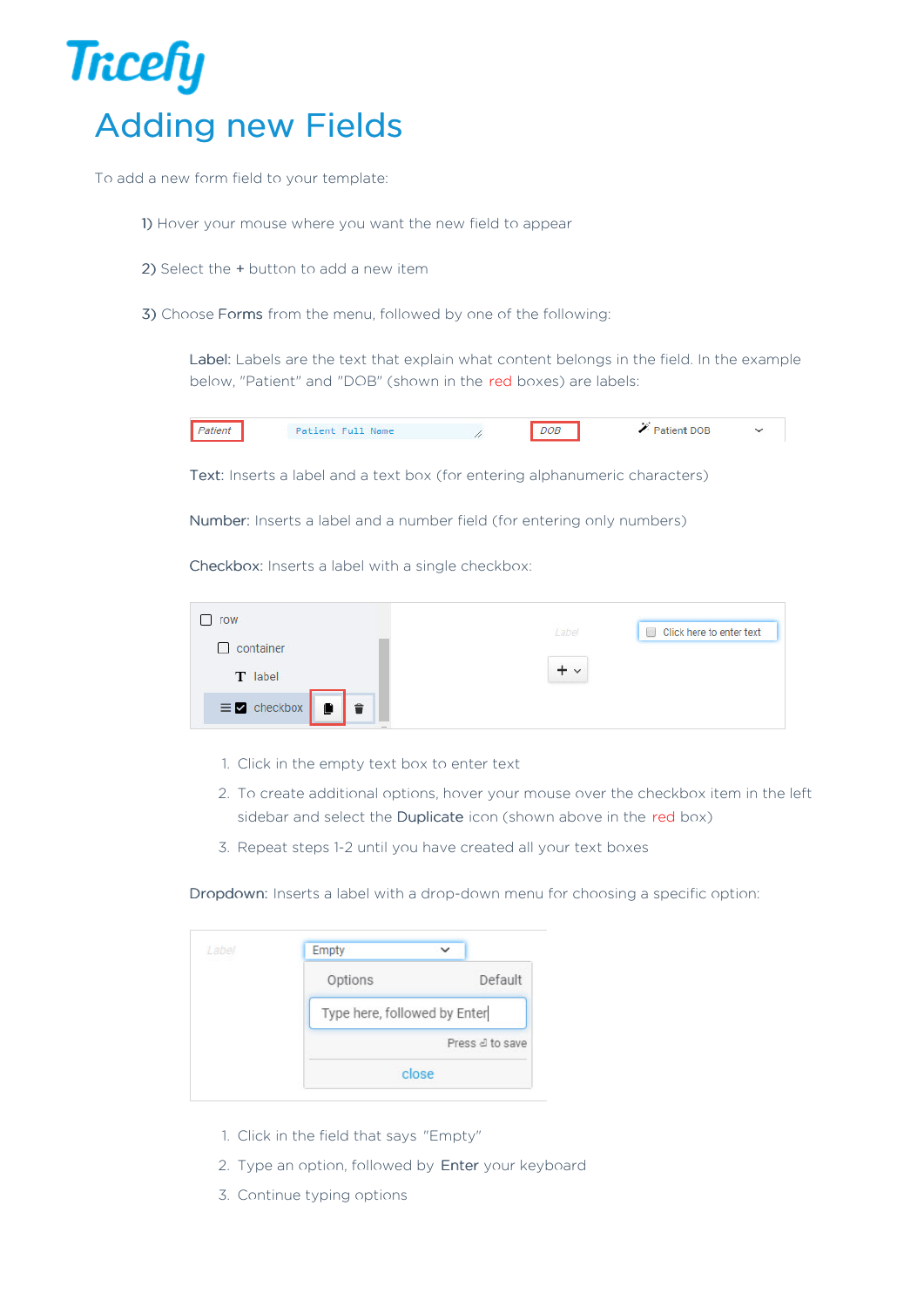

- 4. If applicable, select one of the options as the default
- 5. Click Close

Multi-select: Inserts a label with a drop-down menu for choosing multiple items

- 1. Click in the field that says "Empty"
- 2. Type an option, followed by Enter your keyboard
- 3. Continue typing options
- 4. If applicable, select which items will be selected by default
- 5. Click Close

Radio Buttons: Inserts a label with a series of radio buttons

| Empty |                                  |
|-------|----------------------------------|
|       | Add an option, followed by Enter |
|       | close                            |

- 1. Click in the empty text box add an option, followed by Enter on your keyboard
- 2. Continue adding options
- 3. Click Close

Snip: Inserts a label with a text box to use with smart text (frequently-used text that is saved)

Gestational Age: Inserts a label with a field for inserting a gestational age

When a user selects this field, a window will display for entering a number of weeks and days

Date: Inserts a label with a field for inserting a date

When a user selects this field, a calendar will display for specifying a date (and option to also set a time)

## Time: Inserts a label with a field for inserting a time

Image Placeholder: Inserts a label with a placeholder for inserting an image into a report

**Learn more about Image Placeholders**